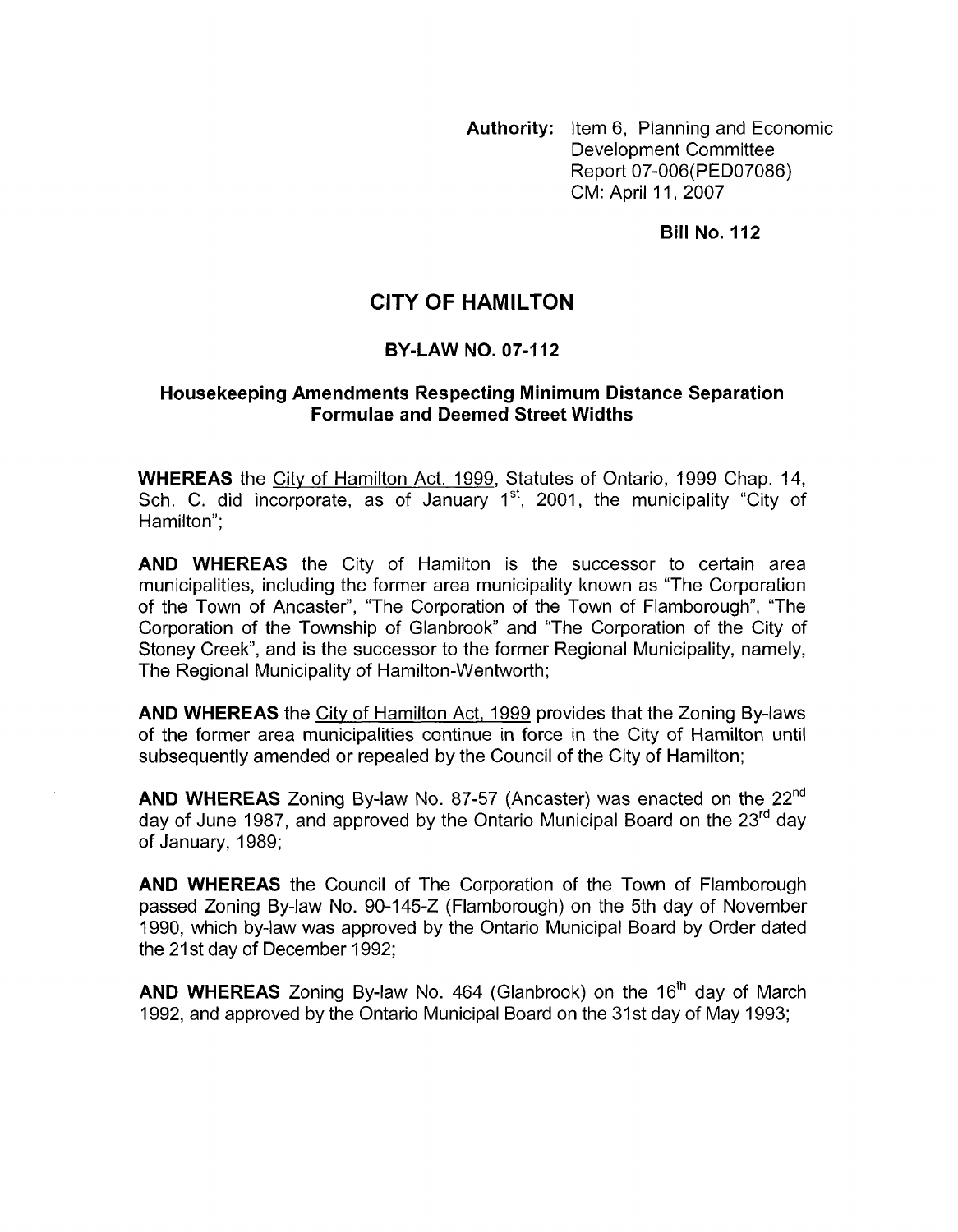# **Housekeeping Amendments Respecting Minimum Distance Separation Formulae and Deemed Street Widths**

Page 2 of 4

**AND WHEREAS** Zoning By-law No. 3692-92 (Stoney Creek) was enacted on the 8th day of December 1992, and approved by the Ontario Municipal Board on the 31 st day of May, 1994;

**AND WHEREAS** this By-law is in conformity with the Official Plan of the City of Hamilton (the Official Plan of the former Town of Ancaster, the Official Plan of the former Town of Flamborough, the Official Plan of the former Township of Glanbrook and the Official Plan of the former City of Stoney Creek).

**AND WHEREAS** this By-law provides for housekeeping amendments to Zoning By-law No. 87-57 (Ancaster), Zoning By-law No. 90-145-2 (Flamborough) Zoning By-law No. 464 (Glanbrook) and Zoning By-law No. 3692-92 (Stoney Creek), as hereinafter described;

**NOW THEREFORE** the Council of the City of Hamilton enacts as follows:

## 1. **Town of Ancaster**

a. Section 5, of Zoning By-law 87-57 (Ancaster), is amended by deleting the following:

", and Schedule "D" attached hereto which may be cited as the "Minimum Distance Separation Distance Formulas""

- b. Schedule "D" is deleted in its entirety.
- c. Section 7.13 (d), of Zoning By-law 87-57 (Ancaster), is amended by deleting sections (i) and (ii) and replacing with the following:

"That all development within the City of Hamilton be subject to the Minimum Distance Separation (MDS) formulae as established by the Ministry of Agriculture, Food and Rural Affairs, as amended from time to time."

### 2. **Town of Flamborough**

a. Section 4.8, of Zoning By-law 90-145-2 (Flamborough), is amended by deleting in its entirety and replaced with the following:

### "4.8 MINIMUM DISTANCE SEPARATION FORMULAE

That all development within the City of Hamilton be subject to the Minimum Distance Separation (MDS) formulae as established by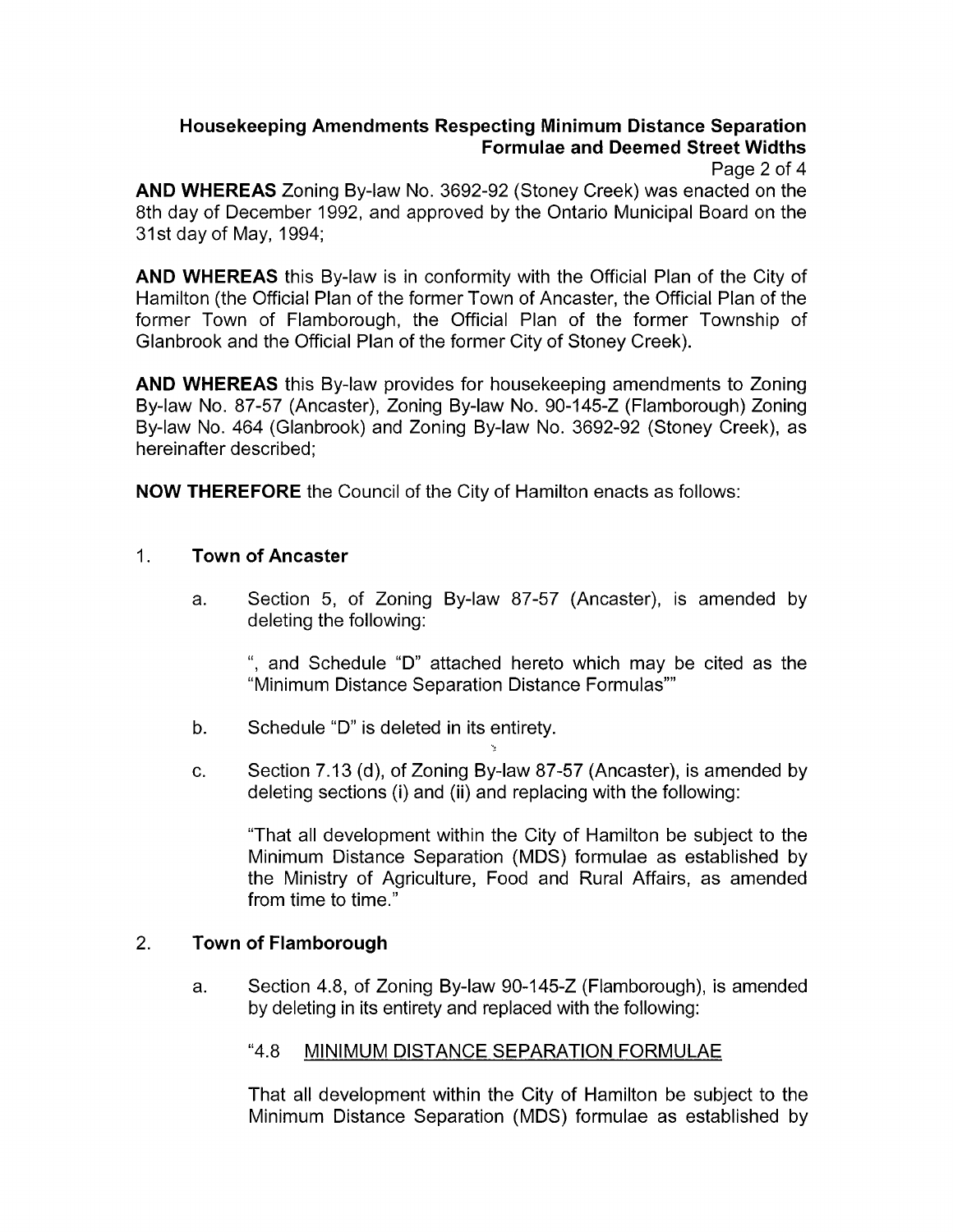# **Housekeeping Amendments Respecting Minimum Distance Separation Formulae and Deemed Street Widths**

Page 3 of 4

the Ministry of Agriculture, Food and Rural Affairs, as amended from time to time.'

b. Appendix A is deleted in its entirety

### 3. **Township of Glanbrook**

a. Section 7.27, of Zoning By-law 464 (Glanbrook), is amended by deleting the section in its entirety and replacing it with the following:

## "7.27 **AGRICULTURAL CODE OF PRACTICE**

That all development within the City of Hamilton be subject to the Minimum Distance Separation (MDS) formulae as established by the Ministry of Agriculture, Food and Rural Affairs, as amended from time to time."

- b. Appendix 1 is deleted in its entirety.
- *c.* Section 7.23, of Zoning By-law 464 (Glanbrook), is amended by:
	- i. deleting "20 metres (66 feet)" and replacing it with "18 metres (59 feet)"; and,
	- ii. deleting the words "and the distance from the centre line of these streets shall be 10 metres (33 feet)."

### 4. **City of Stoney Creek**

a. Section 5.1.6, of Zoning By-law 3692-92 (Stoney Creek), be amended by deleting section in its entirety and replace it with the following:

### "5.1.6 **Agricultural Code of Practice**

That all development within the City of Hamilton be subject to the Minimum Distance Separation (MDS) formulae as established by the Ministry of Agriculture, Food and Rural Affairs, as amended from time to time."

b. Appendix "A" is deleted in its entirety.